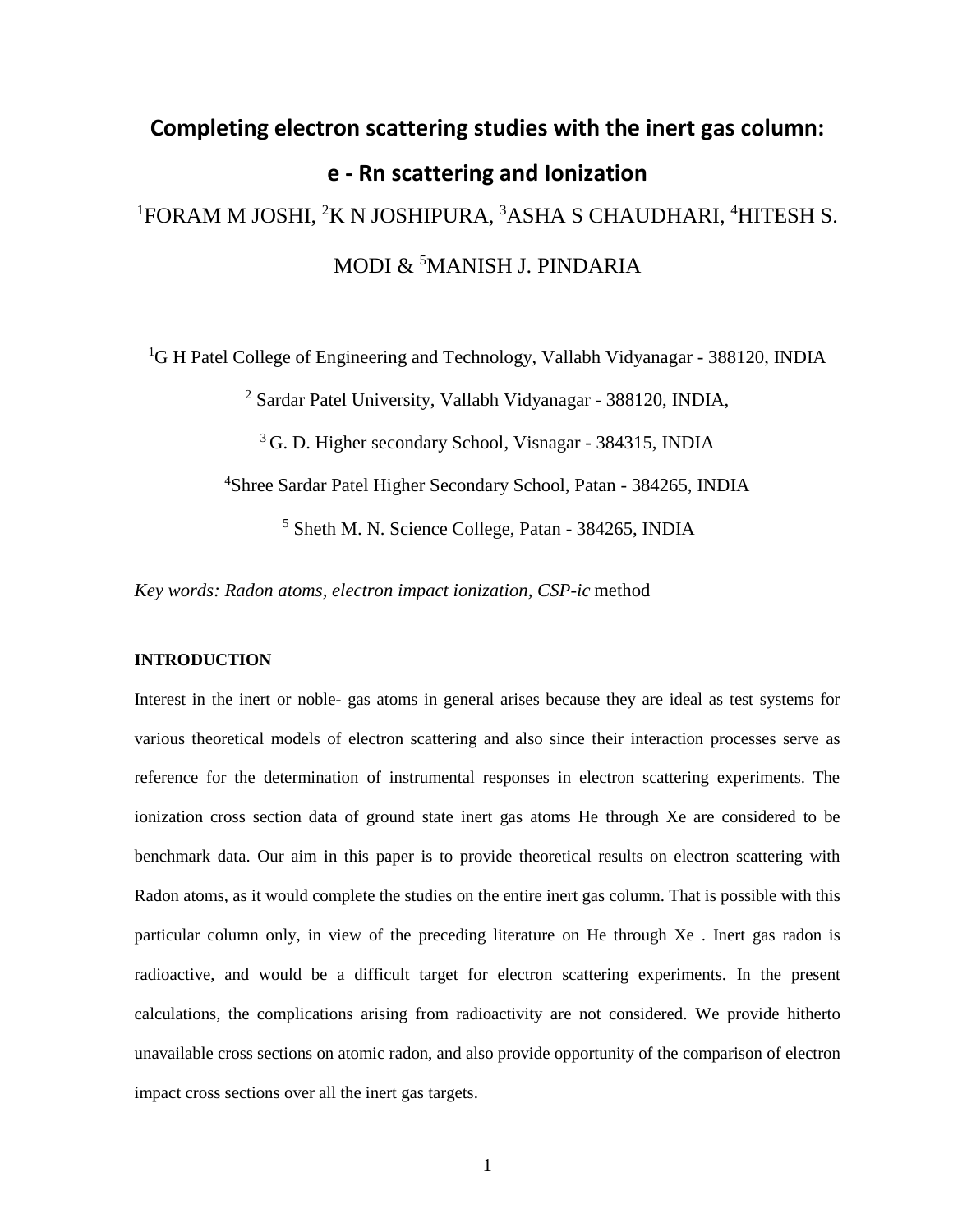#### **THEORETICAL METHODOLOGY**

Let us denote the total (complete) cross section of electron-atom collisions is by  $Q_T$ , which shows the sum of total elastic cross section *Qel* and total inelastic cross section *Qinel*. Thus

$$
Q_T(E_i) = Q_{el}(E_i) + Q_{inel}(E_i)
$$
\n(1)

Further,

$$
Q_{inel}(E_i) = \Sigma Q_{ion}(E_i) + \Sigma Q_{exc}(E_i)
$$
\n(2)

Where  $E_i$  is the incident electron energy. The quantity  $\Sigma Q_{ion}(E_i)$  in equation (2) shows the sum-total of first, second etc ionization cross sections of the target. For simplicity we denote the first term simply by *Qion*. The quantity *ΣQexc* (*Ei*) shows the summed total electronic excitation cross sections.

In our publications **[1-6]** on electron–atom/molecule scattering, theoretical efforts have been directed toward extracting the ionization contribution from the total inelastic cross section derived from a complex scattering potential. Presently we have employed the well-established Complex Scattering Potential ionization contribution (CSP-ic) formalism developed in the recent years [**1-6**] to obtain *Qion* along with other total cross sections for these targets, at energies  $E_i$  from the first ionization threshold to 2 keV. With this background let us outline how the total cross sections *Qion* of electron scattering from atomic targets are deduced from *Qinel* within a broad frame-work of complex potential formalism. In the present range of electron energy, many scattering channels that lead to discrete as well as continuum transitions in the target are open.

We have modified the original absorption model, by considering the threshold energy parameter *Δ* of the absorption potential  $V_{abs}$  as a slowly varying function of  $E_i$  around  $I$  as discussed in [1-6]. Briefly,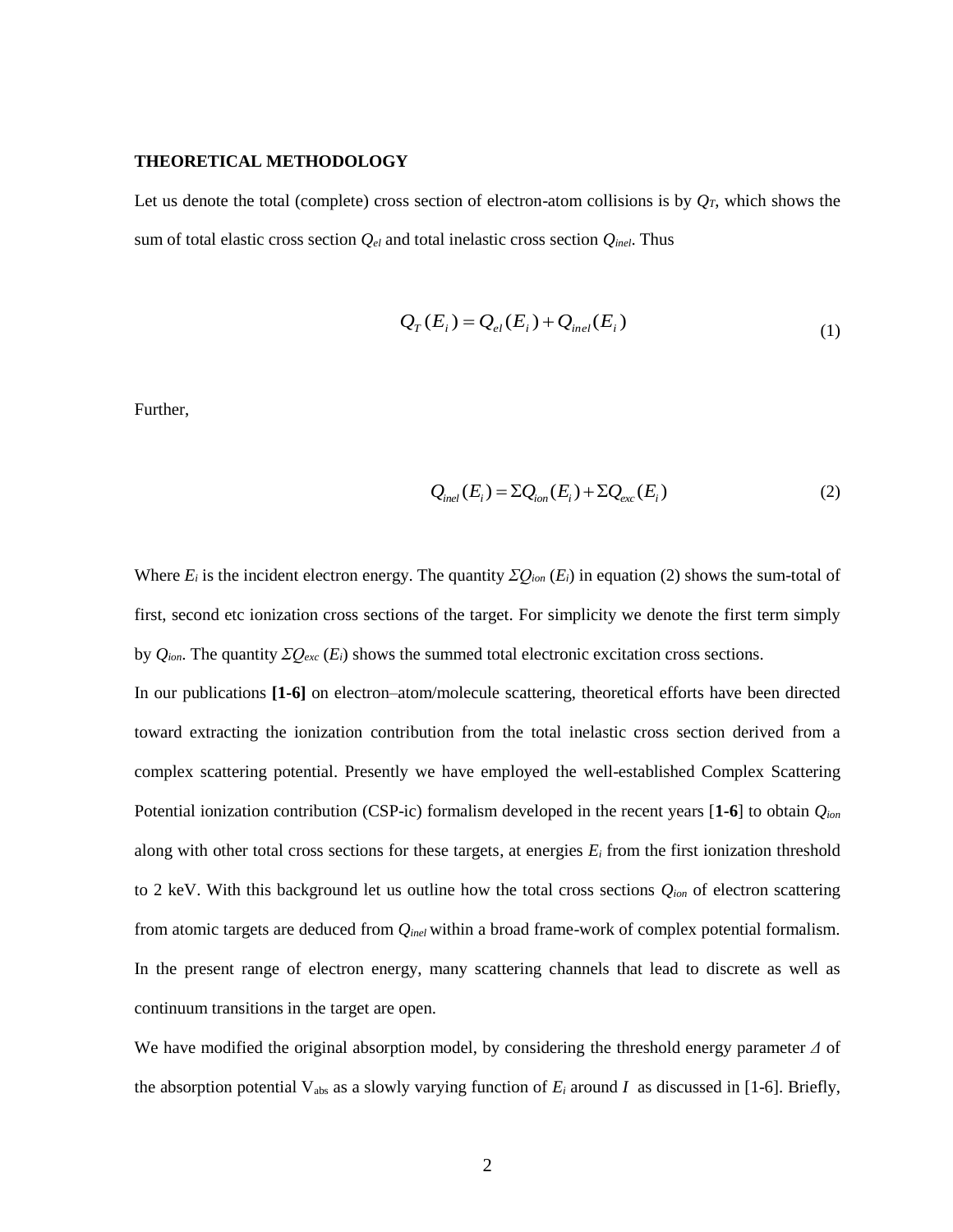a preliminary calculation is done with a fixed value  $\Delta = I$ , but the variable  $\Delta$  accounts for the screening of the absorption potential in the target charge-cloud region and this has been successful in a number of previous studies. Next, we set up the Schrödinger equation with our modified *Vabs*, and find the complex phase shifts  $\delta_l = Re \delta_l + i Im \delta_l$  for various partial waves *l* by following the Variable Phase Approach [7]. The total elastic  $(Q_{el})$ , inelastic  $(Q_{inel})$  and total (complete) cross sections  $(Q_T)$  are generated from the S- matrix as per the standard expressions [8].

Now, electron impact ionization corresponds to infinitely many open channels, as against the electronic excitation, which comes from a small number of discrete scattering channels. Therefore, the onization channel becomes dominating gradually as the incident energy exceeds *I*, thereby making *Qion* the main contribution to *Qinel*. Thus from equation (2), we have in general

$$
Q_{inel}(E_i) \ge Q_{ion}(E_i)
$$
\n(3)

There is no rigorous way to project out *Qion* from *Qinel*. But in order to determine *Qion* from *Qinel*, a reasonable approximation has been evolved by starting with a ratio function,

$$
R(E_i) = \frac{Q_{ion}(E_i)}{Q_{inel}(E_i)}
$$
\n(4)

Perhaps a first ever estimate of ionization in relation to excitation processes was made, for water molecules, by Turner et al [9].

The usual complex potential calculations include ionization contribution within the inelastic cross section. In order to deduce the said contribution, we have introduced a method based on the equation **(4).** In our Complex Scattering Potential – ionization contribution (*CSP-ic*) method, the energy dependence of  $R(E_i)$  is represented by the following relation [1-6].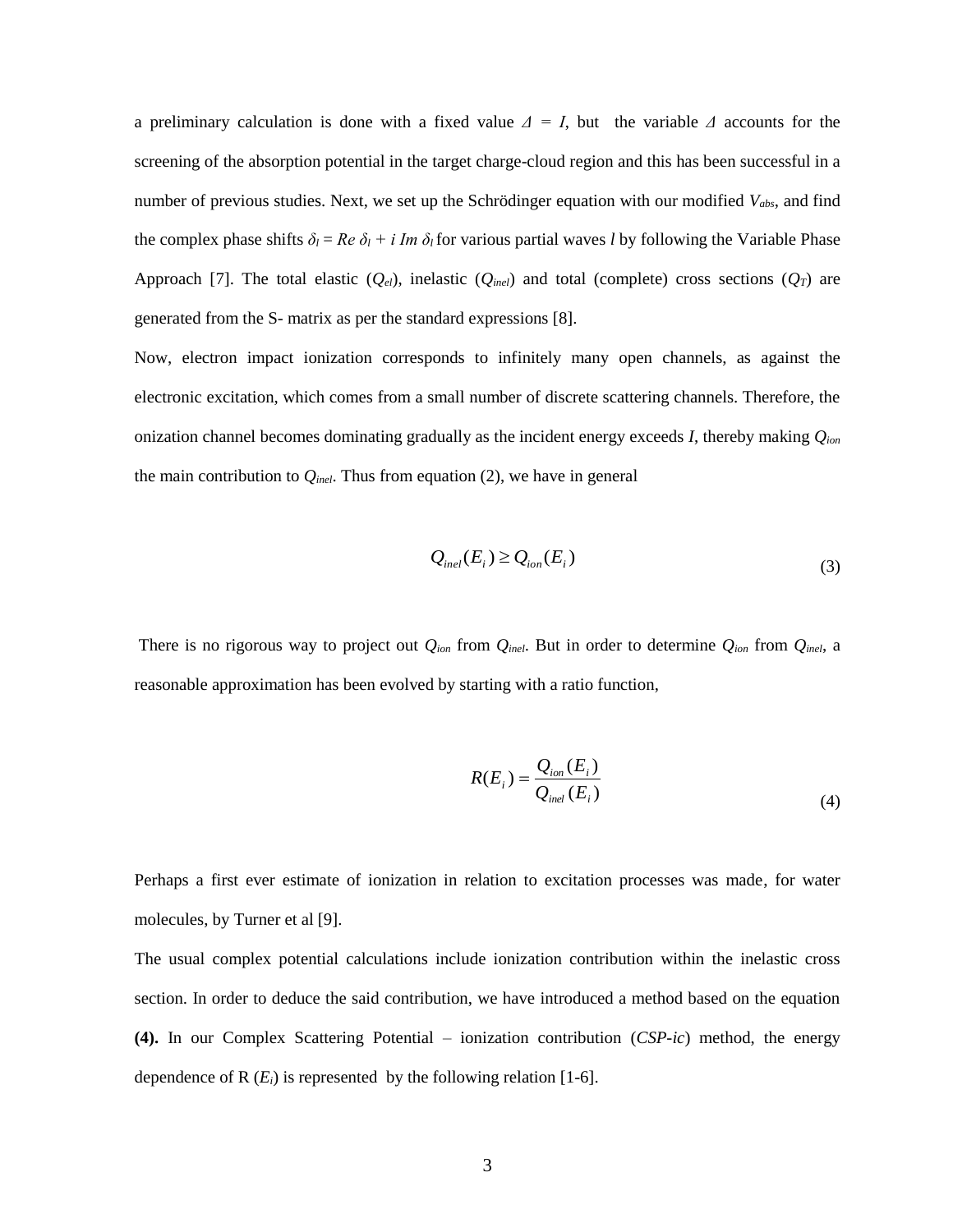$$
R(E_i) = 1 - C_1 \left[ \frac{C_2}{U + a} + \frac{\ln(U)}{U} \right]
$$
 (5)

where the incident energy is scaled to the ionization energy *I* through a dimensionless variable,

$$
U = \frac{E_i}{I} \tag{6}
$$

Equation (5) involves dimensionless parameters  $C_1$ ,  $C_2$ , and  $a$ , which are determined by imposing three conditions on the function  $R(E_i)$  as discussed in our papers [1-6]. Briefly, we have  $R = 0$  at the ionization threshold and the ratio takes up asymptotic value  $R \approx 1$  at high energies typically above 1000 eV, in view of equation (5). The third condition on *R* arises from its behaviour at the peak of Qinel, and is expressed in the following manner.

$$
R(E_i) = \begin{cases} 0, at E_i = I \\ R_p, at E_i = E_p \\ R', for E_i \gg E_p \end{cases}
$$
(7)

Here,  $E_p$  stands for the incident energy at which our calculated inelastic cross section  $Q_{inel}$  attains its maximum, while  $R_p \approx 0.7$  stands for the value of the ratio *R* at  $E_i = E_p$ . The choice of this value is approximate but physically justified. The peak position *Ep* occurs at an incident energy where the dominant discrete excitation cross sections are on the wane, while the ionization cross section is rising fast, suggesting that the  $R_p$  value should be above 0.5 but still below 1. This behavior is attributed to the faster fall of the first term *∑Qexc* in equation (2). An exact theoretical evaluation of *R<sup>p</sup>* does not seem to be possible, but one can try to see the effect of a small change in this value. The choice of  $R_p$ in equation (7) is not rigorous and it introduces uncertainty in the final results. From equation (6) at high energies, the ratio R' approaches to unity which is physically supported by the low ionization cross sections in the same energy region. We employ the three conditions on R to evaluate the three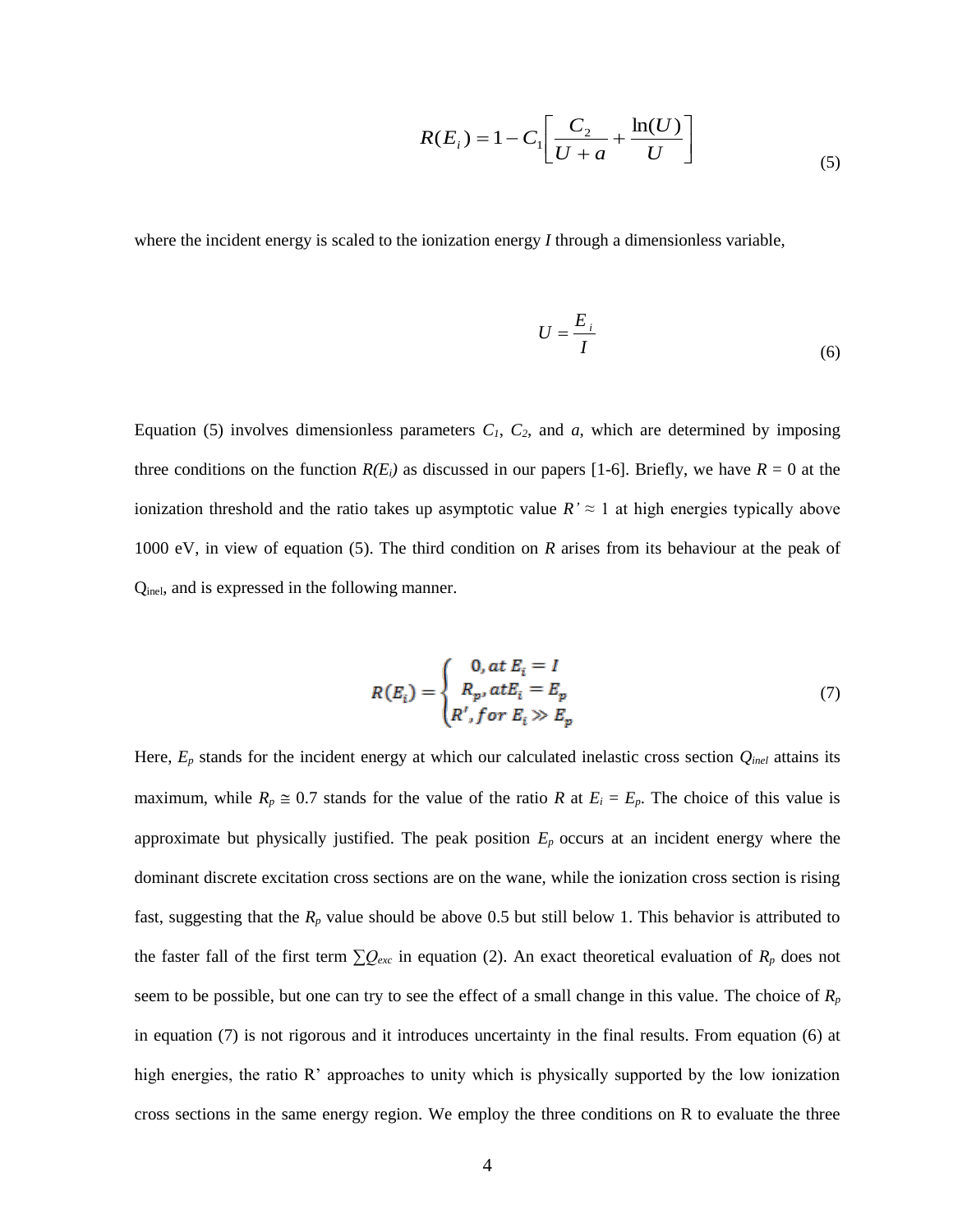parameters of equation (5) and take  $R_P = 0.70$  initially. The parameters are determined iteratively. Thus we deduce the  $Q_{ion}$  from the calculated  $Q_{inel}$  by using equation (4). The method of complex potential coupled with ionization contribution to inelastic scattering as explained above offers the determination of different total cross sections *QT*. In a variant of the usual CSP-ic method, we start by by taking  $R \approx 0.95$ , and impose the conditions mentioned in equation (7). The alternate calculation procedure provides  $R_P = 0.719$  which we employ to calculate the parameters a,  $C_1$  and  $C_2$  hence to obtain *Qion* from *Qinel* using the equation (4).

All the cross sections are examined here as functions of incident electron energy.

## **RESULTS AND DISCUSSION**

The present work is important in view of the energy range in which ionization is taking place along with elastic scattering as well as discrete atomic transitions in Rn. In figure 1 we have shown *Qion* and *Qinel* of atomic radon as functions of electron energy. The upper most curve is *Qinel*, and it exhibits the expected energy dependence.



**Figure 1:- ionization cross sections (in Å<sup>2</sup> ) of electron scattering with Radon atoms**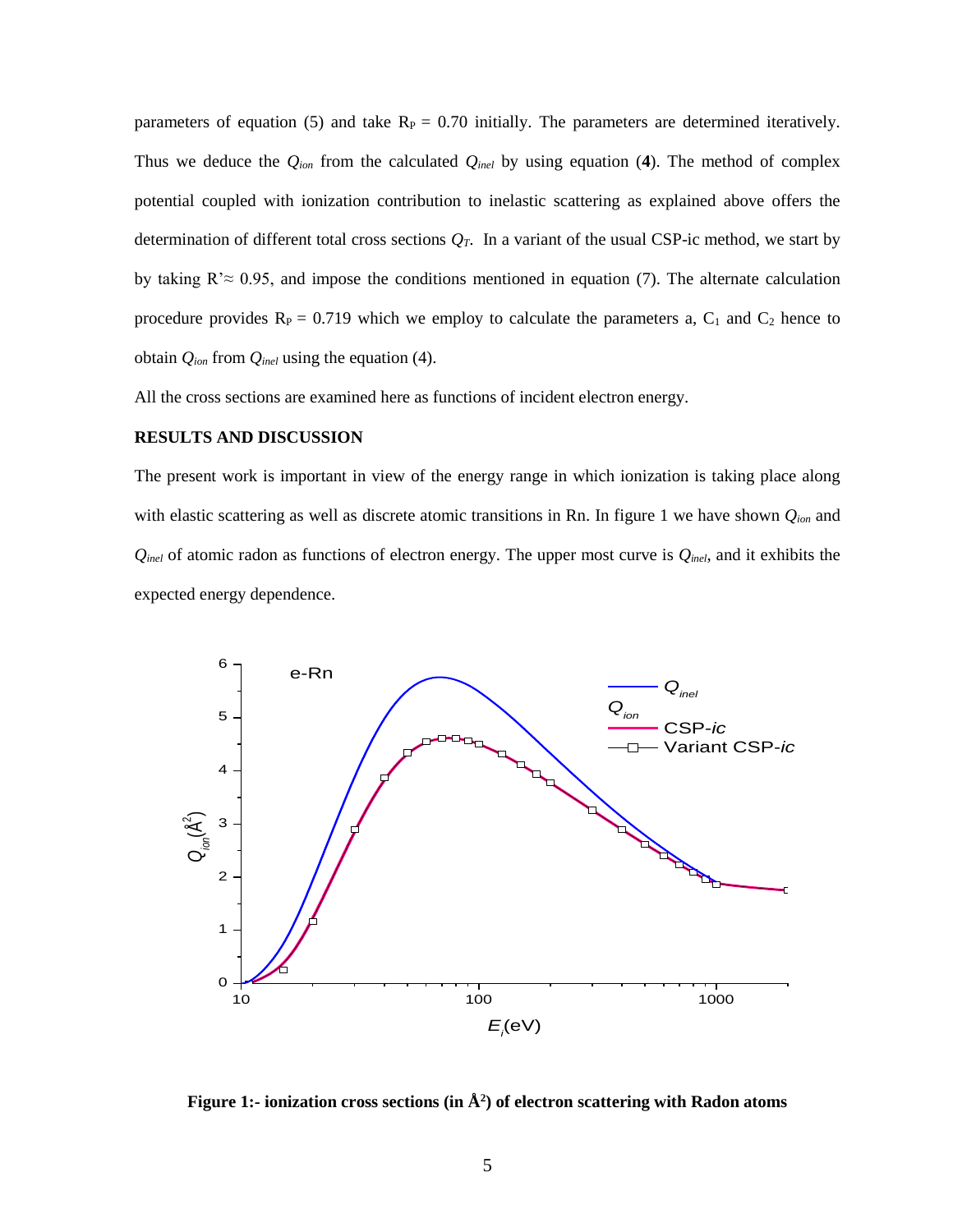This figure represents a theoretical study not made so far on this atom. With both the methods the ratio Rp at peak of the *Qinel* is close to 0.70. Hence there is hardly any change in ionization cross sections. Typically above 1000 eV, the Q ion and Qinel are indistinguishable.

We summarize in table 1 an important comparison, in which the various properties and calculated peak cross sections of all the members of inert gas column in periodic table, are displayed. For the inert-gas atoms from He to Xe, theoretical data from [10] are included in this table.

| <b>Target</b><br><b>Atom</b> | First<br>ionization<br>threshold eV | Peak<br>position<br>$\epsilon_{ion}$ eV | Average<br>atomic radius | <b>Dipole</b><br>polarizability<br>$\AA^3$ | <b>Peak cross section</b><br>$\sigma_{max}$ $\mathring{A}^2$ |
|------------------------------|-------------------------------------|-----------------------------------------|--------------------------|--------------------------------------------|--------------------------------------------------------------|
| He                           | 24.6                                | 120                                     | 0.49                     | 0.20                                       | 0.38                                                         |
| <b>Ne</b>                    | 21.6                                | 200                                     | 0.51                     | 0.40                                       | 0.83                                                         |
| Ar                           | 15.6                                | 100                                     | 0.87                     | 1.64                                       | 2.54                                                         |
| Kr                           | 14.0                                | 90                                      | 1.03                     | 2.48                                       | 4.20                                                         |
| Xe                           | 12.1                                | 75                                      | 1.20                     | 4.04                                       | 5.43                                                         |
| Rn                           | 10.8                                | 65                                      | 1.34                     | 5.30                                       | 5.77                                                         |

**Table 1: Various properties and calculated cross sections of all the inert gas atoms. Previous cross section data are from [10].**

### **CONCLUSIONS**

In conclusion, an interesting study is reported on electron impact ionization of Radon atoms. Complications arising out of radioactive nature of the target are not considered. We have reported theoretical cross sections of electron - Radon collisions for which there are no experimental or theoretical investigations so far. The paper thus presents new results, and seeks to complete electron collision investigations with the inert-gas column of the periodic table.

# **REFERENCES**

- [1] Joshipura, K. N. and Gangopadhyay, Sumona, *J. Phys. B: At. Mol. Opt. Phys.* **41** (2008) 215205
- [2] Joshipura, K. N., Gangopadhyay, Sumona S., Kothari, Harshit, N., Shelat, Foram A., *Phys. Lett. A*

**373** (2009) 2876